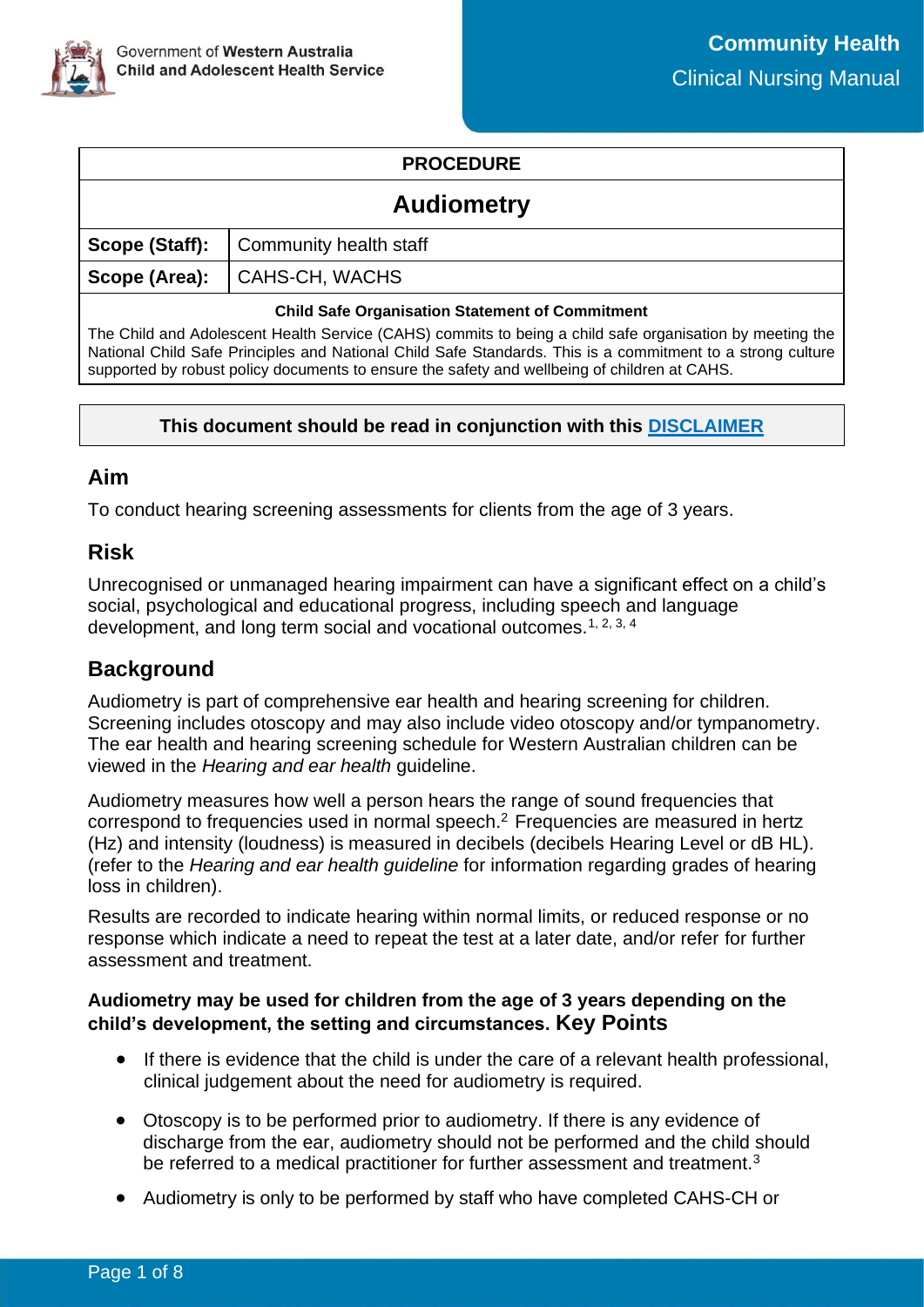WACHS training.

- Each audiometer model has specific cleaning requirements. In general, detergent wipes are appropriate, but staff should refer to manufacturers for specific cleaning requirements. Earphones are to be cleaned between each child.
- When a child is not willing to have the procedure and staff or parent have concerns, discuss referral to a medical practitioner with parent.
- Regular and opportunistic ear health screening for Aboriginal children aged  $0 5$ years is critical to preventing ear disease and optimising health and development.<sup>4</sup>
- Ear health screening for WA children is outlined in the *Hearing and ear health* guideline.
- Both ears are to be tested at 50/35/25 dB, at both 1000 and 4000 Hz.
- Key health education messages for families, children and school staff are to be provided as appropriate for the audience (*refer to Hearing and Ear Health guideline*).
- Community health staff must follow the organisation's overarching Infection Control Policies and perform hand hygiene in accordance with WA Health Guidelines at all appropriate stages of the procedure.

## **Equipment**

- Audiometer (calibrated annually). Calibration date to be indicated on the machine.
- Blocks in a container

| <b>Process</b> |
|----------------|
|----------------|

| <b>Steps</b>                                                                       | <b>Additional Information</b>                                                                                      |  |  |
|------------------------------------------------------------------------------------|--------------------------------------------------------------------------------------------------------------------|--|--|
| <b>Preparation for screening session</b><br>1.                                     | Audiometer models differ in layout of the<br>$\bullet$<br>controls, but each machine offers the<br>same functions. |  |  |
| Check the operation of the audiometer<br>$\bullet$<br>before use.                  |                                                                                                                    |  |  |
| Secure a quiet room with minimal<br>external noise.                                | If a quiet room is not available, do not<br>continue with audiometry testing.                                      |  |  |
| Check health records to obtain relevant<br>health history.                         | Ask teacher about any concerns for<br>$\bullet$<br>individual children.                                            |  |  |
| 2. Engagement and consent                                                          |                                                                                                                    |  |  |
| Ask parent/caregiver about health<br>history,                                      | See Hearing and ear health guideline for<br>ear health history guide.                                              |  |  |
| and/or                                                                             | If parent/caregivers are present, ask to<br>$\bullet$                                                              |  |  |
| Check parent/caregiver responses in<br>CHS 409-1, CHS409-5 or CHS 719.             | sit nearby, but to avoid giving cues.                                                                              |  |  |
| Explain the procedure to the child and<br>parent/caregiver, if present. Allow time |                                                                                                                    |  |  |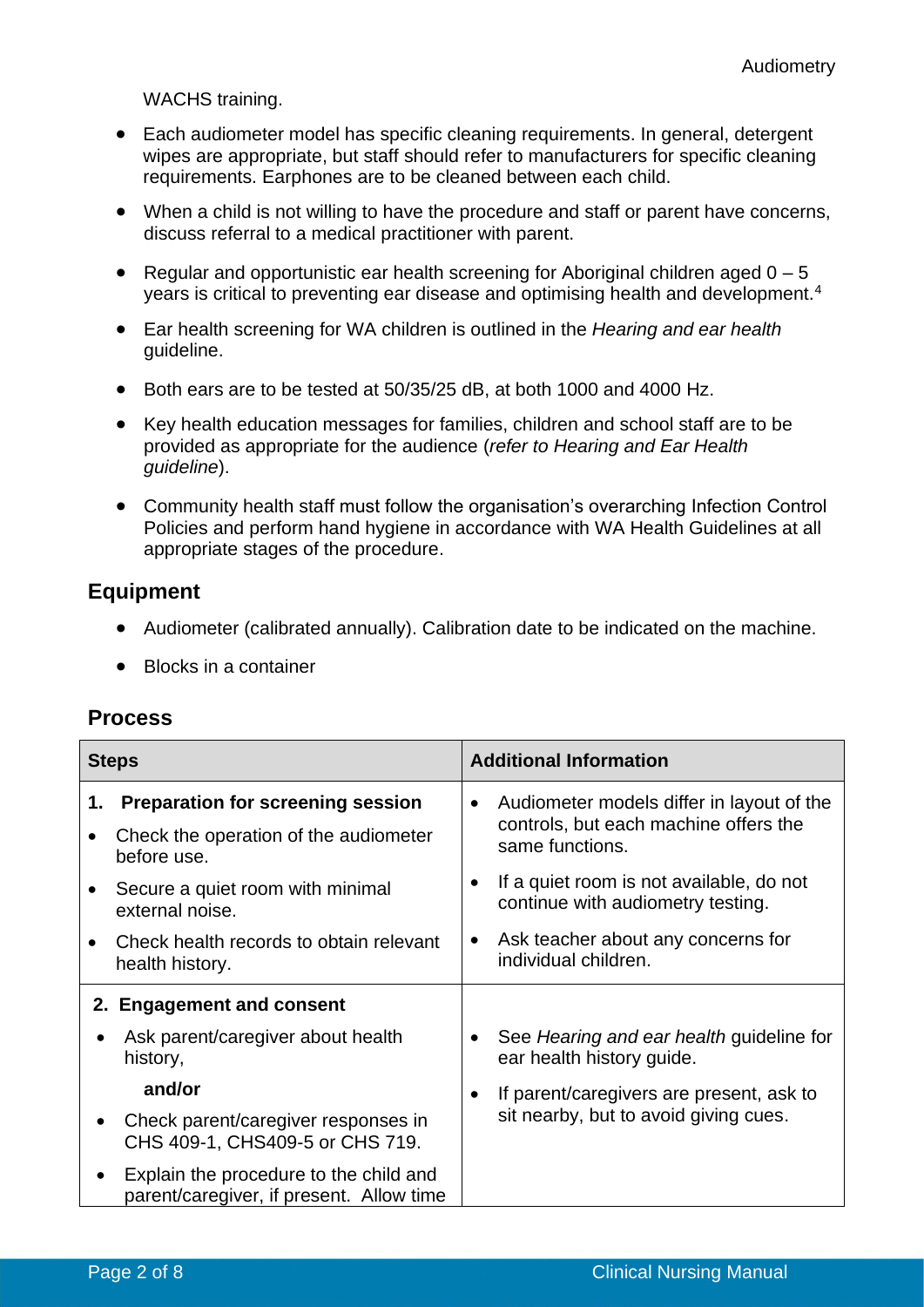| <b>Steps</b>                                                                                                                                                                                                                                                                                                                                                                                                                                                                             | <b>Additional Information</b>                                                                                                                                                                                                                                                                                                                                                                                                                                                                                                                                                                                                                                                               |  |  |
|------------------------------------------------------------------------------------------------------------------------------------------------------------------------------------------------------------------------------------------------------------------------------------------------------------------------------------------------------------------------------------------------------------------------------------------------------------------------------------------|---------------------------------------------------------------------------------------------------------------------------------------------------------------------------------------------------------------------------------------------------------------------------------------------------------------------------------------------------------------------------------------------------------------------------------------------------------------------------------------------------------------------------------------------------------------------------------------------------------------------------------------------------------------------------------------------|--|--|
| for discussion of concerns.                                                                                                                                                                                                                                                                                                                                                                                                                                                              |                                                                                                                                                                                                                                                                                                                                                                                                                                                                                                                                                                                                                                                                                             |  |  |
| Ensure written or verbal parental<br>consent has been obtained prior to<br>audiology.                                                                                                                                                                                                                                                                                                                                                                                                    |                                                                                                                                                                                                                                                                                                                                                                                                                                                                                                                                                                                                                                                                                             |  |  |
| 3. Prior to audiometry                                                                                                                                                                                                                                                                                                                                                                                                                                                                   |                                                                                                                                                                                                                                                                                                                                                                                                                                                                                                                                                                                                                                                                                             |  |  |
| Child to be seated facing and within<br>one arm length of the examiner, and in<br>a position where the child cannot see<br>the examiner's use of the controls.<br>Conduct otoscopy first. If evidence of<br>pain or discharge, do not proceed to<br>audiometry.<br>Select age appropriate task to<br>accurately identify the child's ability to<br>hear the test sounds.<br>Demonstrate the sound and the task.<br>Take time to enable the child to<br>understand and practice the task. | The examiner to be seated at the same<br>$\bullet$<br>level as the child, enabling observation<br>of the child's facial expressions.<br>Assess child's understanding and ability<br>$\bullet$<br>to undertake audiometry.<br>Tasks for specific ages may include:<br>$\bullet$<br>$\circ$ Prior to school age; "When you hear<br>the sound (whistle or noise), give me<br>the block." Blocks need to be passed<br>easily between the child and tester.<br>$\circ$ Kindergarten and Pre-primary<br>children; "When you hear the sound<br>(whistle or noise), put the block in the<br>bucket/on the table."<br>$\circ$ Older children; "When you hear the<br>sound, wave or raise your hand." |  |  |
| 4. Audiometry procedure: Right ear                                                                                                                                                                                                                                                                                                                                                                                                                                                       | Endeavour to keep child engaged and<br>$\bullet$                                                                                                                                                                                                                                                                                                                                                                                                                                                                                                                                                                                                                                            |  |  |
| Ensure earphones fit comfortably,<br>$\bullet$<br>remove glasses, and place hair (and<br>any head covering) behind ears.<br>Ensure red earphone is on the right ear.<br>Give simple, clear instructions.<br>$\bullet$                                                                                                                                                                                                                                                                    | on task throughout the procedure.<br>Occasionally praise the child's<br>responses throughout the procedure.<br>Always start at the loudest noise level 50<br>dB HL in order to obtain a positive<br>response from the child.                                                                                                                                                                                                                                                                                                                                                                                                                                                                |  |  |
| Set intensity at 50 dB HL at 1000 Hz in                                                                                                                                                                                                                                                                                                                                                                                                                                                  | If there is no response at 50 dB HL the<br>$\bullet$                                                                                                                                                                                                                                                                                                                                                                                                                                                                                                                                                                                                                                        |  |  |
| the right ear.                                                                                                                                                                                                                                                                                                                                                                                                                                                                           | result should be documented as 'no<br>response'.                                                                                                                                                                                                                                                                                                                                                                                                                                                                                                                                                                                                                                            |  |  |
| Present the tone for 2-3 seconds.                                                                                                                                                                                                                                                                                                                                                                                                                                                        | $\bullet$                                                                                                                                                                                                                                                                                                                                                                                                                                                                                                                                                                                                                                                                                   |  |  |
| If the child responds, lower to 35 dB HL<br>$\bullet$<br>and then to 25 dB HL.                                                                                                                                                                                                                                                                                                                                                                                                           | Vary the rhythm in the tone presentation<br>to ensure you can tell that the child is<br>responding to the signal rather than                                                                                                                                                                                                                                                                                                                                                                                                                                                                                                                                                                |  |  |
| Repeat last sound heard to ensure<br>$\bullet$<br>accuracy of results.                                                                                                                                                                                                                                                                                                                                                                                                                   | guessing the timing.                                                                                                                                                                                                                                                                                                                                                                                                                                                                                                                                                                                                                                                                        |  |  |
| Repeat procedure at 4000 Hz.<br>$\bullet$                                                                                                                                                                                                                                                                                                                                                                                                                                                |                                                                                                                                                                                                                                                                                                                                                                                                                                                                                                                                                                                                                                                                                             |  |  |
| Record result.                                                                                                                                                                                                                                                                                                                                                                                                                                                                           |                                                                                                                                                                                                                                                                                                                                                                                                                                                                                                                                                                                                                                                                                             |  |  |
| 5. Audiology procedure: Left ear                                                                                                                                                                                                                                                                                                                                                                                                                                                         |                                                                                                                                                                                                                                                                                                                                                                                                                                                                                                                                                                                                                                                                                             |  |  |
| Reset intensity at 50 dB HL at 1000 Hz.                                                                                                                                                                                                                                                                                                                                                                                                                                                  | As above<br>$\bullet$                                                                                                                                                                                                                                                                                                                                                                                                                                                                                                                                                                                                                                                                       |  |  |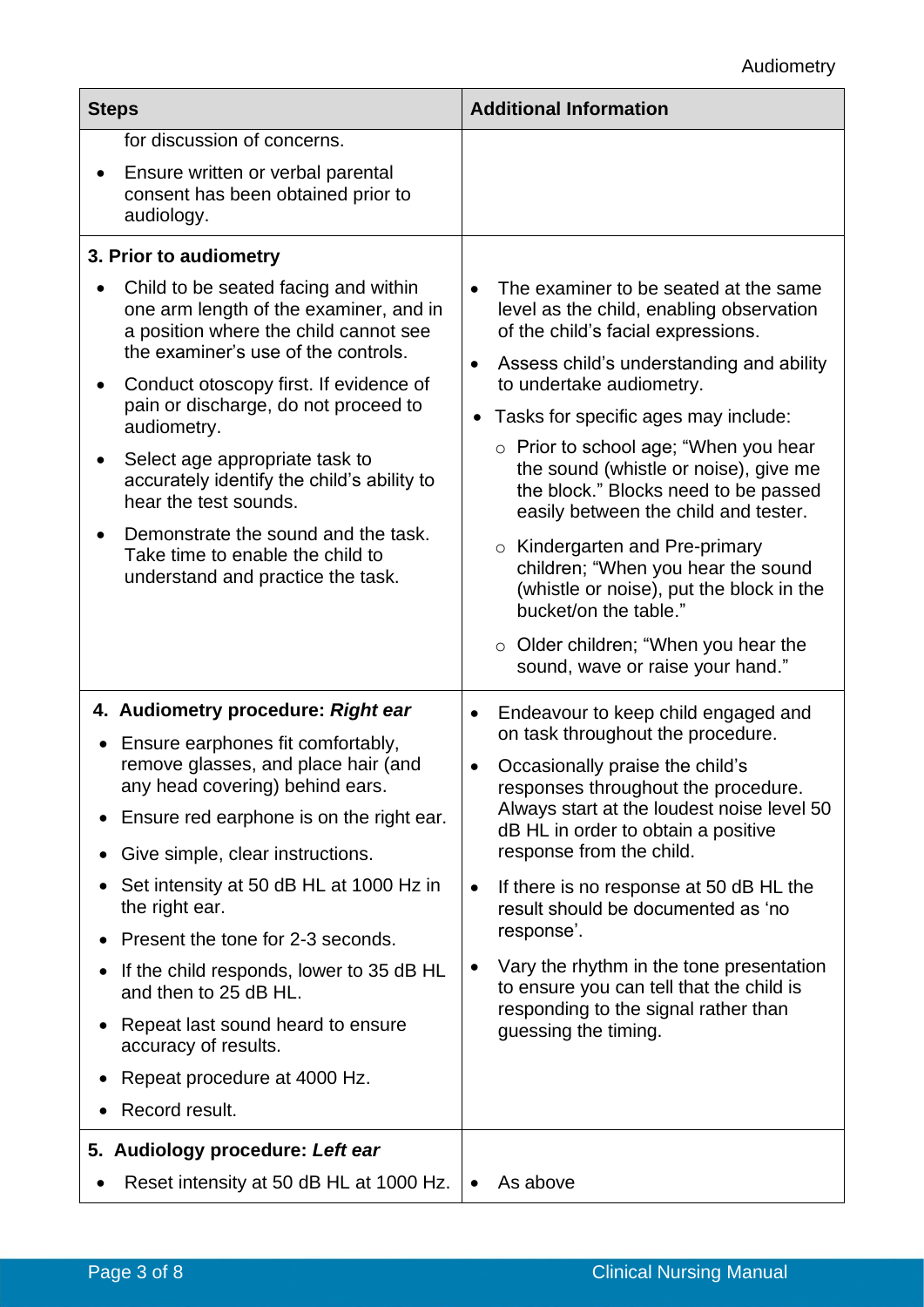| <b>Steps</b>                                                                                                                                                                                                                                                                                                                                                                                                                                                                                    | <b>Additional Information</b>                                                                                                                                                                                                      |  |  |
|-------------------------------------------------------------------------------------------------------------------------------------------------------------------------------------------------------------------------------------------------------------------------------------------------------------------------------------------------------------------------------------------------------------------------------------------------------------------------------------------------|------------------------------------------------------------------------------------------------------------------------------------------------------------------------------------------------------------------------------------|--|--|
| Repeat as above and record result.<br>$\bullet$                                                                                                                                                                                                                                                                                                                                                                                                                                                 |                                                                                                                                                                                                                                    |  |  |
| Repeat procedure at 4000 Hz in the left<br>ear and record result.                                                                                                                                                                                                                                                                                                                                                                                                                               |                                                                                                                                                                                                                                    |  |  |
| The child is required to respond twice at 25 dB HL at both 1000 and 4000 Hz in each<br>ear for 'no concerns' to be recorded in the audiometry screening.                                                                                                                                                                                                                                                                                                                                        |                                                                                                                                                                                                                                    |  |  |
| 6. Reduced response<br>If a correct response is not obtained<br>(twice) at 25 dB HL, record the last<br>level at which the child did respond.<br>If the child does not respond at 50 dB<br>٠<br>HL, recheck equipment, re-instruct and<br>try again.<br>If there is still no response record No<br>٠<br>Response on the results sheet.<br>'No concern' is recorded when a client<br>$\bullet$<br>achieves 25 dB HL twice in each ear.                                                           | Recheck audiometer as battery may<br>have gone flat.<br>Check that the headphones are<br>$\bullet$<br>connected and working.<br>Consider recheck after 4-6 weeks to<br>$\bullet$<br>allow time for temporary issues to<br>resolve. |  |  |
| 7. Communicate results with parents<br>• If parent/caregiver present, discuss<br>audiometry findings including any<br>concerns.<br>• If hearing loss is evident, provide<br>information on strategies to encourage<br>speech and language development.<br>• If parent/caregiver not present;<br>$\circ$ Contact to discuss if there are any<br>concerns, and if need for recheck.<br>$\circ$ Provide results in writing using<br>CHS409-6A Results for parents<br>sheet or other relevant form. | If unable to contact parent/caregiver<br>$\bullet$<br>by phone to discuss a concern, follow<br>CAHS-CH or WACHS processes to<br>provide effective communication with<br>family.                                                    |  |  |
| 8. Recheck procedure<br>Repeat steps 4 and 5.<br>Recheck hearing at 1000 Hz and 4000<br>Hz, starting at 50 dB then 35 dB, then<br>25 dB twice.<br>If a child does not achieve 25 dB HL<br>(twice) in either ear, undertake<br>expanded screening and refer for<br>further audiological assessment.                                                                                                                                                                                              | No action required if results are 25 dB<br>$\bullet$<br>HL $(x2)$ in both ears at $1000$ //4000Hz.                                                                                                                                 |  |  |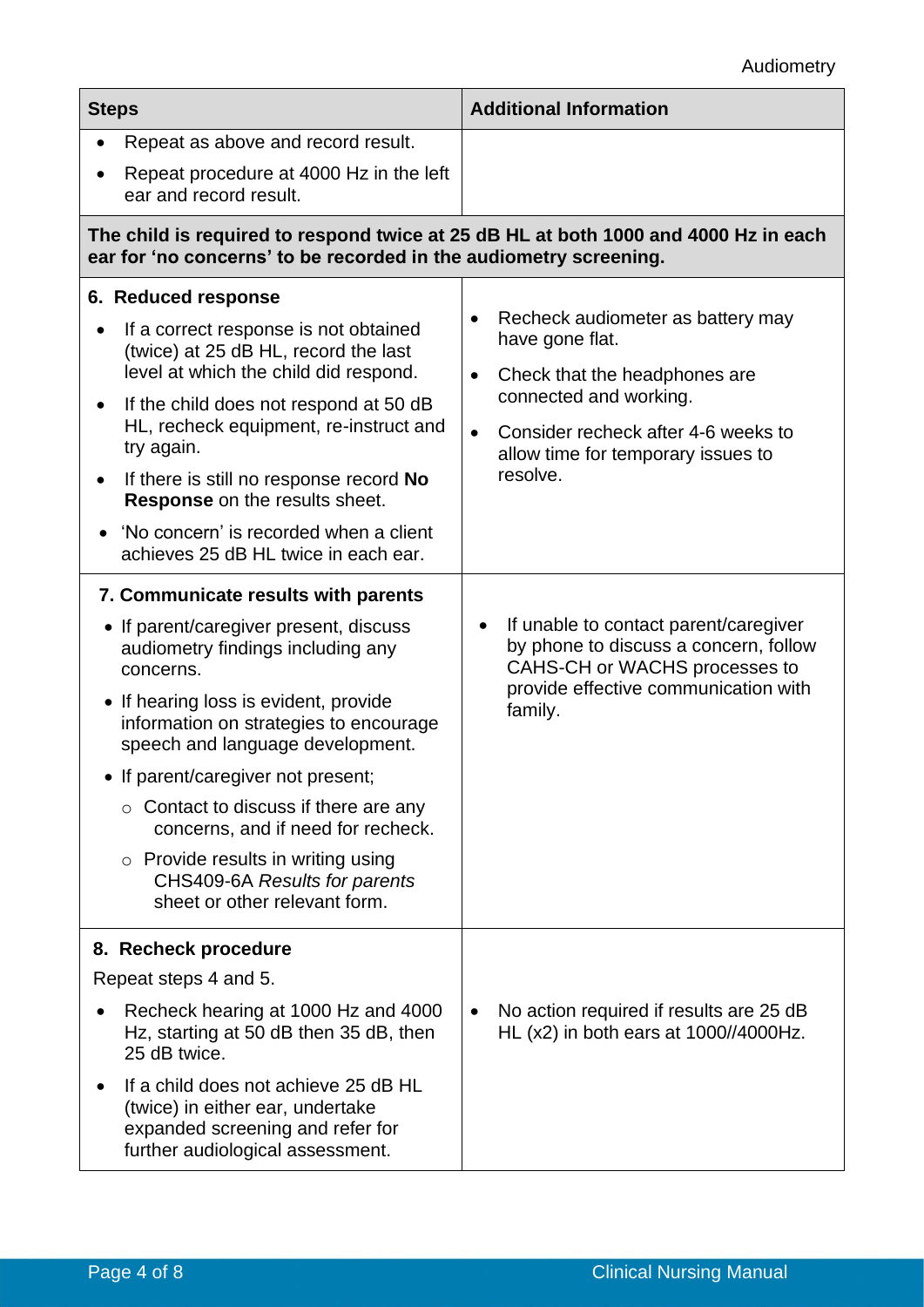| <b>Steps</b>                                                                                                                  | <b>Additional Information</b>                                                                                                                                             |  |  |
|-------------------------------------------------------------------------------------------------------------------------------|---------------------------------------------------------------------------------------------------------------------------------------------------------------------------|--|--|
| 9. Expanded screening                                                                                                         |                                                                                                                                                                           |  |  |
| Expanded screening involves testing at<br>two additional frequencies - 500 Hz and<br>2000 Hz.                                 | Expanded screening to be preceded by<br>$\bullet$<br>normal audiometry procedures described<br>in steps 4 and 5.                                                          |  |  |
| Start at 50 dB, then 35dB then 25 dB<br>twice.                                                                                | Results provide more information about<br>$\bullet$<br>the child's hearing and can begin to<br>suggest a pattern of hearing loss to the<br>person receiving the referral. |  |  |
| 10. Referral and review                                                                                                       | Adherence to CAHS-CH and WACHS<br>$\bullet$                                                                                                                               |  |  |
| Where results and clinical judgement<br>indicate, provide referral to a medical<br>practitioner or other health practitioner. | clinical handover processes is required<br>when handing over, or referring a client<br>within, or outside of, the health service.                                         |  |  |
| Discuss and seek consent for referral<br>from parent/caregiver.                                                               | Refer to medical practitioner to assess if<br>$\bullet$<br>hearing loss is due to a medical problem.                                                                      |  |  |
| Include otoscopy results in referral.<br>Include tympanometry results, if                                                     | Refer for audiologist assessment, as<br>$\bullet$<br>required.                                                                                                            |  |  |
| conducted.                                                                                                                    | Follow up with patents/caregivers to<br>$\bullet$<br>determine if the referral has been<br>actioned.                                                                      |  |  |

## **Documentation**

Community health staff will document relevant findings according to CAHS-CH and WACHS processes.

| <b>References</b>                                                                                                                                                                                                                         |
|-------------------------------------------------------------------------------------------------------------------------------------------------------------------------------------------------------------------------------------------|
| 1. American Speech-Language-Hearing Association. Effects of hearing loss on<br>development: ASHA; 2014. Available from: http://www.asha.org/public/hearing/Effects-<br>of-Hearing-Loss-on-Development/.                                   |
| 2. Coates H, Kong K, Mackendrick A, Bumbak P, Perry C, Friedland P, Morris P &<br>Chunghyeon, O. Aboriginal, Torres Strait Islander and Pacific Islander Ear Health<br>Manual. Perth: Garnett Passe and Rodney Williams Foundation, 2020. |
| 3. Commonwealth Department of Health and Ageing. Recommendations for clinical care<br>quidolines on the management of ofitio modio in Aboriginal and Terros Strait                                                                        |

- *guidelines on the management of otitis media in Aboriginal and Torres Strait Islander population*. Menzies School of Health Research, Commonwealth Department of Health and Ageing: Canberra. 2011.
- 4. Government of Western Australia. *WA Child Ear Health Strategy*. Perth; 2017.
- 5. Centre for Remote Health. 2017. *CARPA Standard Treatment Manual (7th edition).*  Alice Springs, NT: Centre for Remote Health.

### **Related policies, procedures and guidelines**

The following documents can be accessed in the **Clinical Nursing Manual** via the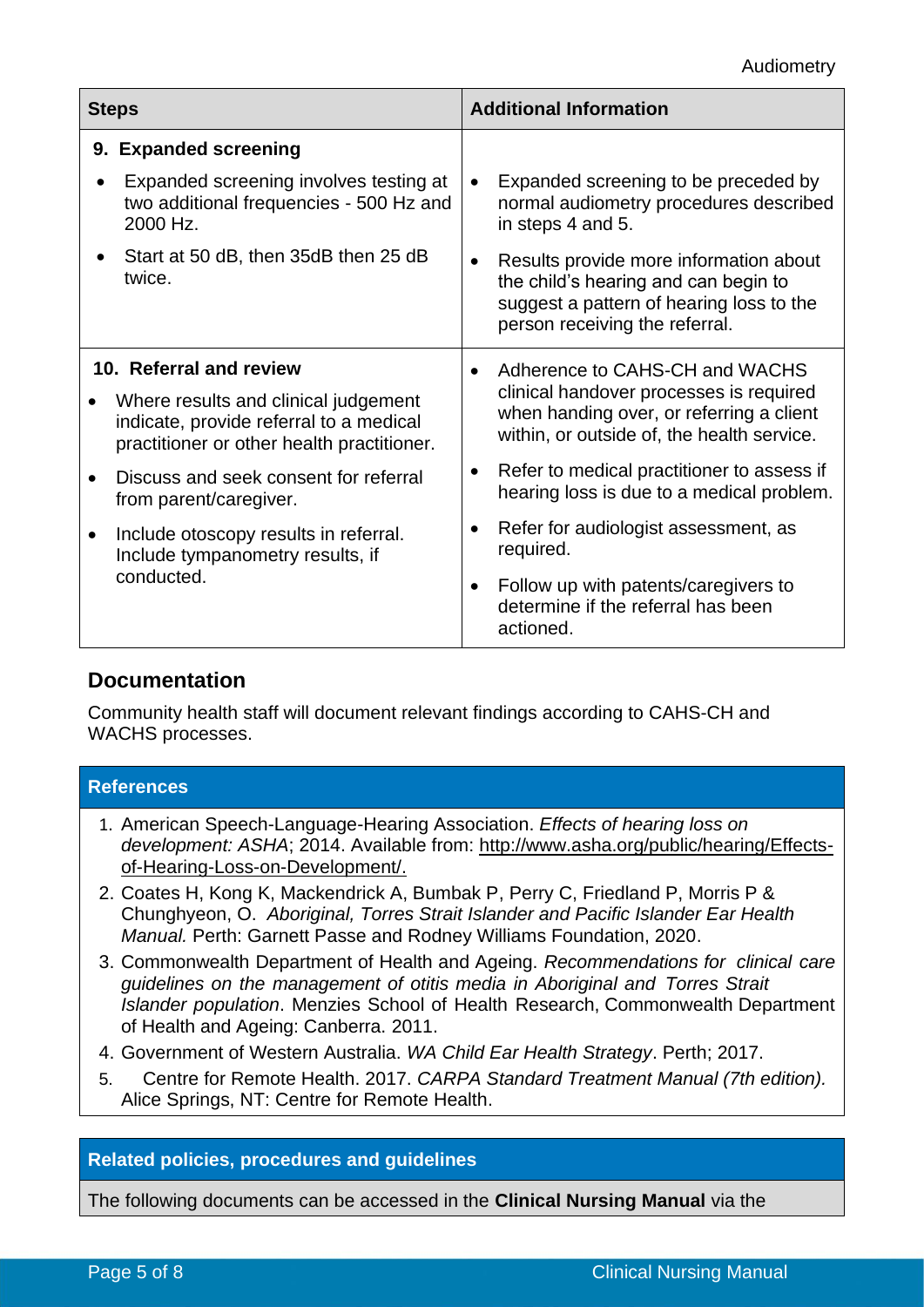#### Audiometry

[HealthPoint](https://healthpoint.hdwa.health.wa.gov.au/policies/Pages/CACH-Community-Health.aspx) link, [Internet](https://ww2.health.wa.gov.au/About-us/Child-and-Adolescent-Health-Service/Child-and-Adolescent-Community-Health/Professional-resources/Community-Health-Clinical-Nursing-Manual) link or for WACHS staff in the [WACHS Policy](https://healthpoint.hdwa.health.wa.gov.au/policies/Pages/WACHS%20Policy%20Pages/WACHS-Policies.aspx) link

Clinical Handover - Nursing

Hearing and ear health

**Otoscopy** 

Physical assessment  $0 - 4$  years

School-aged health services - primary

School-aged health services - secondary

**Tympanometry** 

Universal Contact - [School Entry Health Assessment](http://cahs.hdwa.health.wa.gov.au/__data/assets/pdf_file/0009/137385/4.4.2_School_Entry_Health_Assessment.pdf)

Vulnerable Populations

The following documents can be accessed in the CAHS-CH [Operational Manual](https://healthpoint.hdwa.health.wa.gov.au/policies/Pages/CACH-Operational-Policies.aspx)

Client identification

Consent for Services

Hand Hygiene

Infection Control manual

The following documents can be accessed in [WACHS Policy](https://healthpoint.hdwa.health.wa.gov.au/policies/Pages/WACHS%20Policy%20Pages/WACHS-Policies.aspx) 

Ear tissue spearing, irrigation and ear drop installation procedure

Enhanced Child Health Schedule

The following documents can be accessed in the [Department of Health Policy Frameworks](https://ww2.health.wa.gov.au/About-us/Policy-Frameworks)

Clinical Governance, Safety and Quality

#### **Related CAHS-CH forms**

The following forms can be accessed from the [CAHS-Community Health Forms](https://cahs-healthpoint.hdwa.health.wa.gov.au/cach/forms/Pages/default.aspx) page on **HealthPoint** 

CHS409-1 SEHA Parent Questionnaire

CHS409-5 School Entry Health Consultation for Education Support Students

CHS409-6A Results for parents

CHS423 Ear Health Assessment Results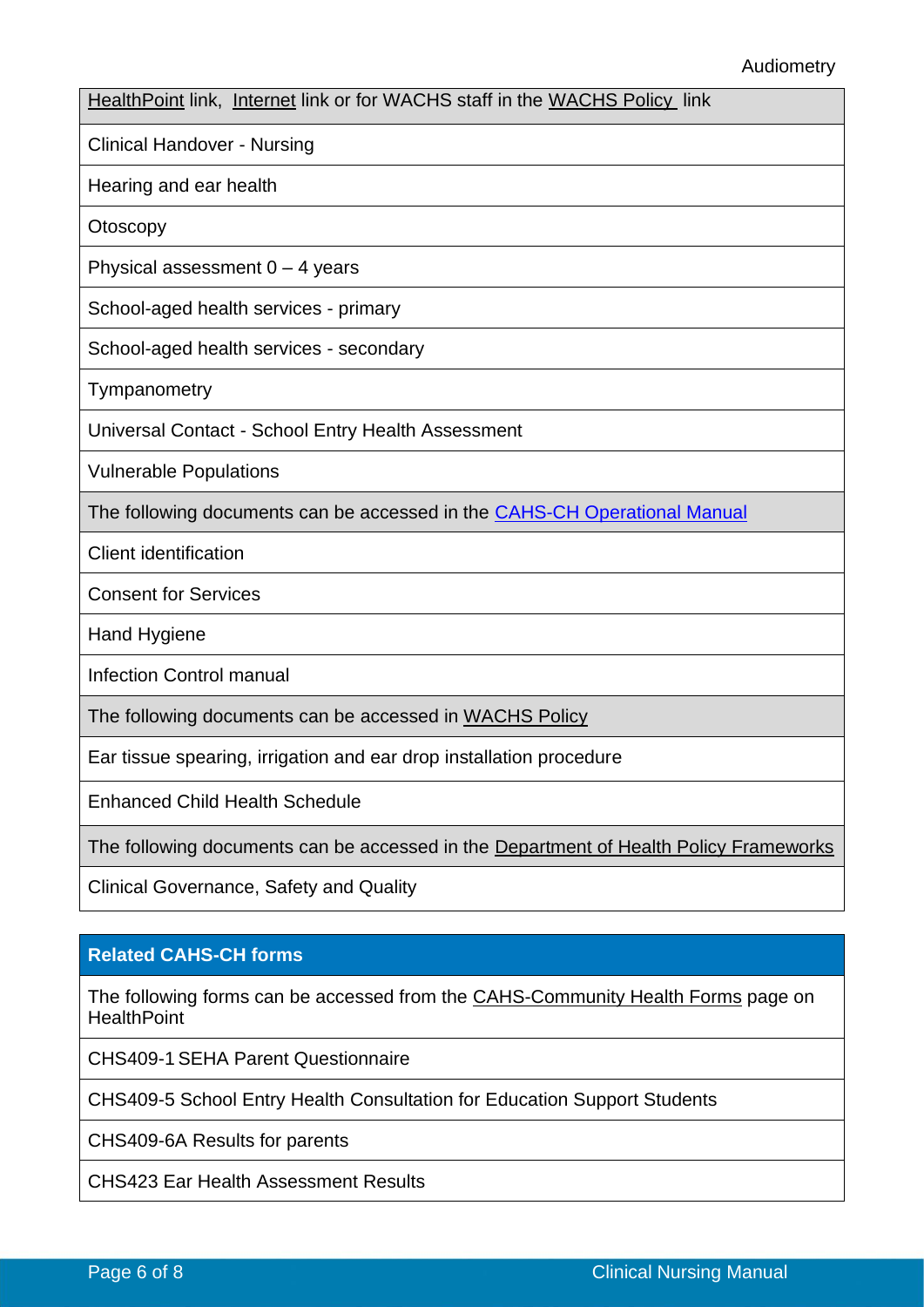CHS423A School Ear Health Assessment – Results for Parents

CHS663 Clinical Handover/Referral

[CHS719 Ear Health Screening Consent](https://cahs-healthpoint.hdwa.health.wa.gov.au/cach/forms/Pages/Aboriginal-Health.aspx) – (located on the Aboriginal Health forms page)

#### **Related WACHS resources**

The following resources can be accessed from WACHS Learning Management System

Ear Health Module 1 – Overview (EHOV EL1)

Ear Health Module 2 – Otoscopy (EHOT EL1)

Ear Health Module 3 – Tympanometry (EHTT EL1)

Ear Health Module 4 – Play Audiometry (EHPA EL1)

Ear Health Module 5 – Referrals (EHRE EL1)

#### **Related external resources**

Coates H, Kong K, Mackendrick A, Bumbak P, Perry C, Friedland P, Morrisw P & Chunghyeon, O. Aboriginal, Torres Strait Islander and Pacific Islander [Ear Health Manual.](https://gprwmf.org.au/wp-content/uploads/2019_Fourth-Edition-of-the-Aboriginal-Torres-Strait-Islander-and-Pacific-Islander-Ear-Health-Manual.pdf) Perth: Garnett Passe and Rodney Williams Foundation, 2020.

[PLUM and HATS speech resource](https://www.hearhappy.nal.gov.au/training-resources) – Pictures and questions to assist with talking to parents about hearing, speech and language, National Acoustic Laboratories.

[Blow-Breathe-Cough Program.](https://www.hearing.com.au/Hearing-loss/Children-young-adults/Blow-Breathe-Cough) Hearing Australia resources for teachers and early childhood educators to promote ear health.

[Care for Kid's Ears.](http://www.careforkidsears.health.gov.au/internet/cfke/publishing.nsf) A wealth of information and resources for parents, early childhood educators, teachers and health professionals. Includes material in several different language groups.